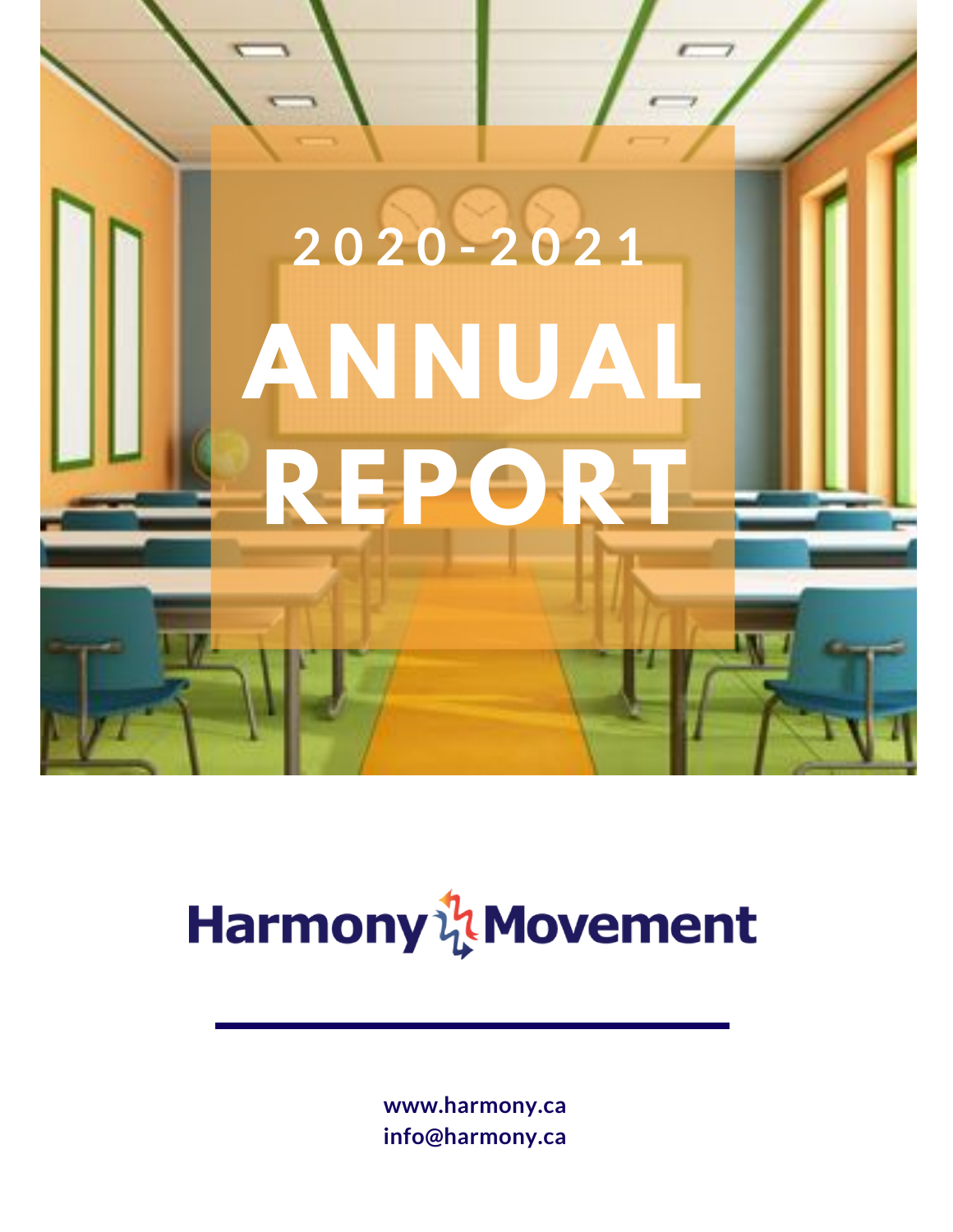# **EXECUTIVE DIRECTOR'S MESSAGE**

Since 1994, Harmony Movement has been committed to creating a more inclusive Canada. After two years of limited operations, we are pleased to share that Harmony Movement is again fully operational and delivering programs across the country.

Over the past two years, so much has changed, but Harmony remains committed to disrupting hate and building a more inclusive Canada.

As I move into this role I would like to thank Cheuk Kwan for his more than 20 years of service and mentorship. As Executive Director of Harmony Movement, his work has had an amazing impact throughout Ontario and Canada. I also want to thank Shafiq Aziz, Director of Programs for his leadership in re-establishing our work.

As we move forward, we will continue to work with schools and educators across Canada to support young leaders in finding their voices and understanding how to challenge discrimination. We will continue supporting educators and administrators in reflecting on their identities and teaching practices.

We will work with the full school community to ensure every student in every school feels safe, accepted and has access to the same educational outcomes and opportunities.

prelle ymitrin.

**Janelle Yanishewski** Executive Director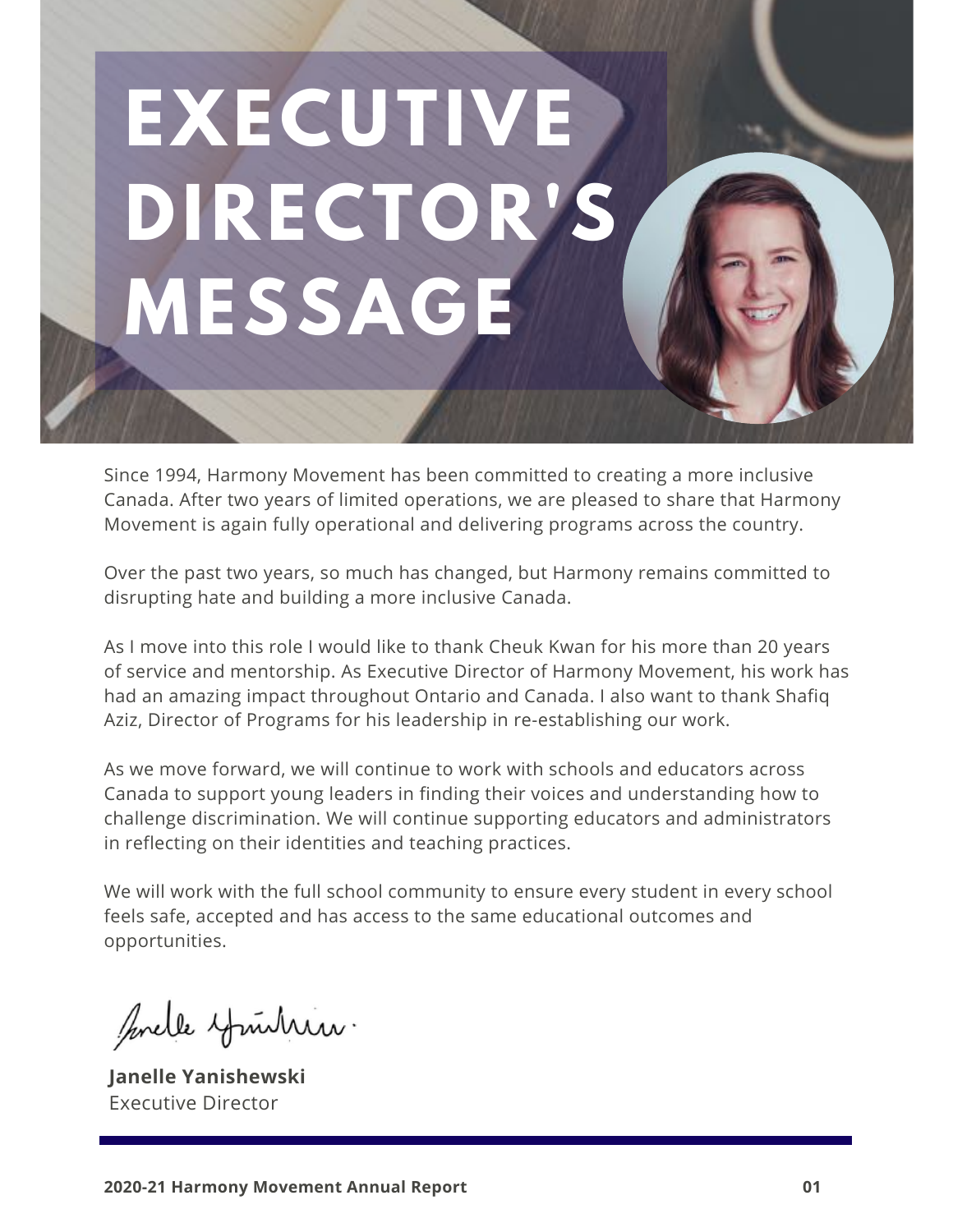### **OUR PROGRAMS**

#### **Y O U T H P R O G R A M S**

In 2020-21, Harmony Movement delivered seven programs empowering over 100 youth to disrupt hate and discrimination, build leadership skills, and stand up to bullying.

We want to thank and recognize our community and school partners including:

- Algoma District School Board
- **Simcoe County District School Board**
- Coalition for Racial Equity in Education by the Urban Alliance for Race Relations

**92% OF PARTICIPANTS**

**STRENGTHENED THEIR UNDERSTANDING OF INEQUITY IN THEIR SCHOOLS**

**"I feel that I understand more about what I can do as a student to make others in my school feel more included. I also feel more compassionate after hearing other students' struggles in my school that I never knew about before."**

**~Student participant**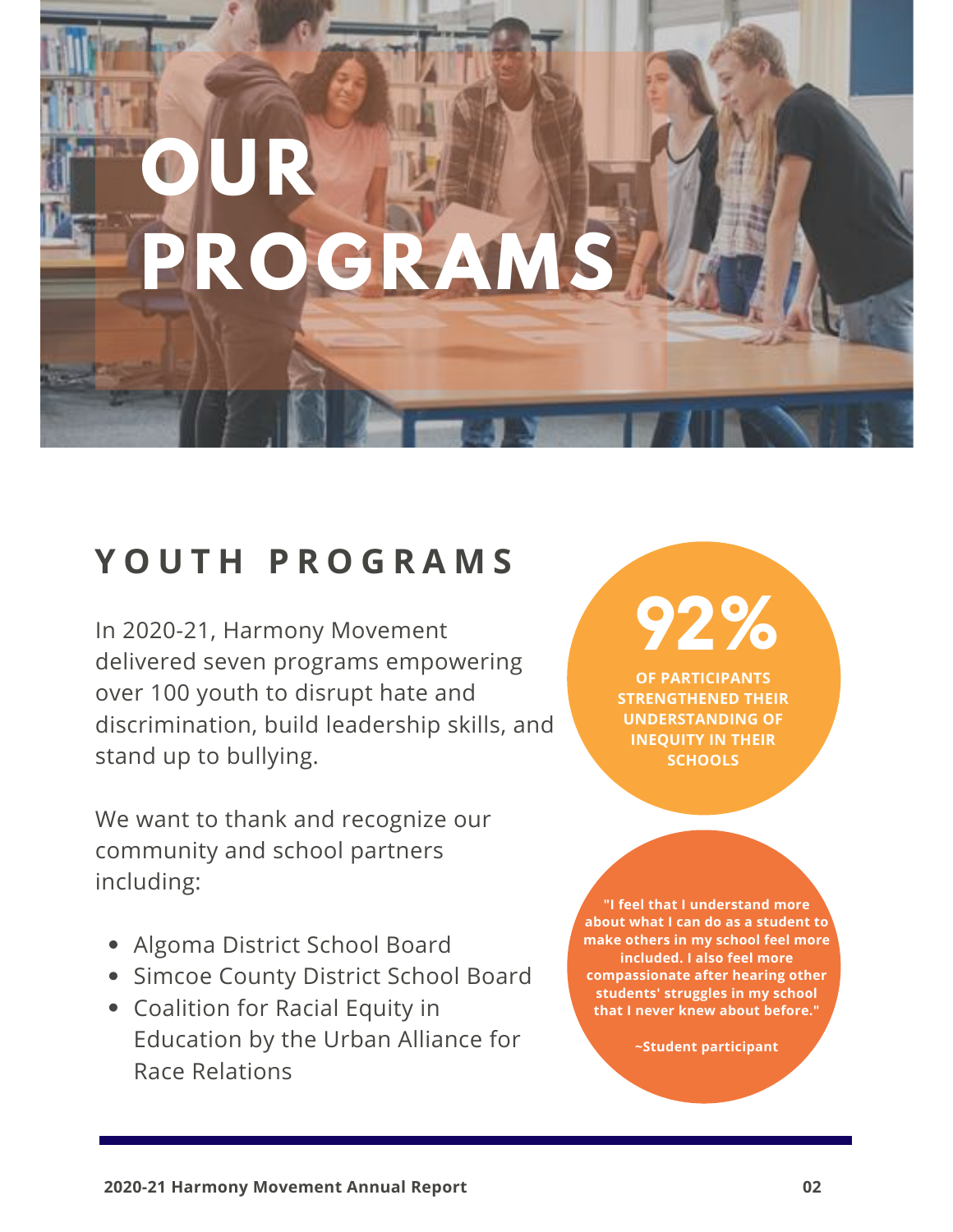## **INCLUSIV SCHOOLS ADVISOR GROUP**

#### **E D U C A T O R S A S P A R T N E R S**

In spring 2021, Harmony Movement launched our Inclusive Schools Advisory Group with the following goals:

- Establish an encouraging community for educators working to create more inclusive school communities
- Advocate for systemic change within schools
- Ensure HM programs align with educator needs

Thank you to our first cohort of participants. This program will be expanding in 2022-23!

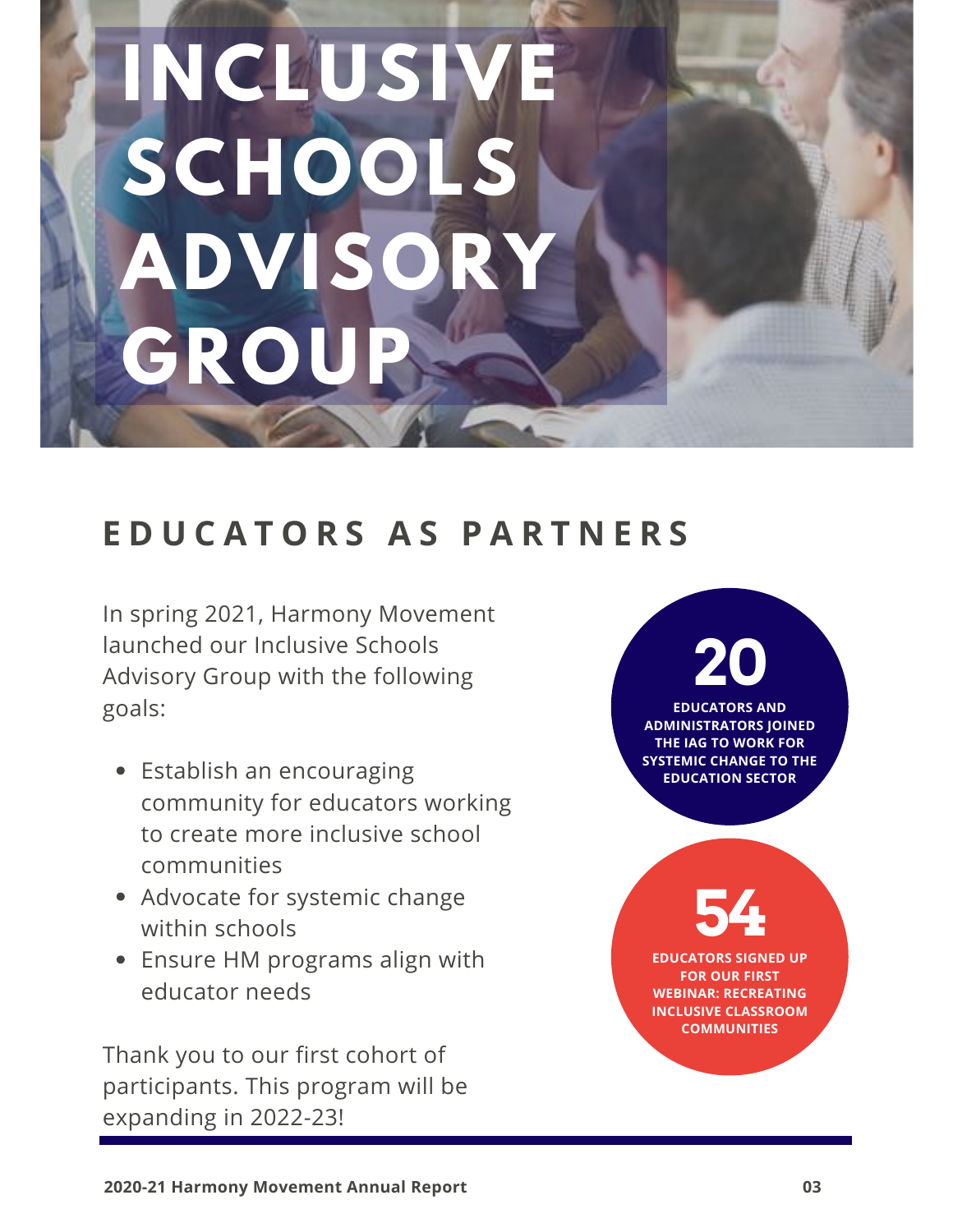



#### **K E Y G O A L S F O R 2 0 2 1 - 2 2**

We will be expanding the work of Harmony Movement as we continue to scale up our operations. Some of our projects next year include:

- Deliver a national virtual conference series engaging 150 youth across Canada
- Deliver four more free educator webinars
- Continue to deliver and develop our programs
- Grow the Inclusive Schools Advisory Group
- Launch student club supports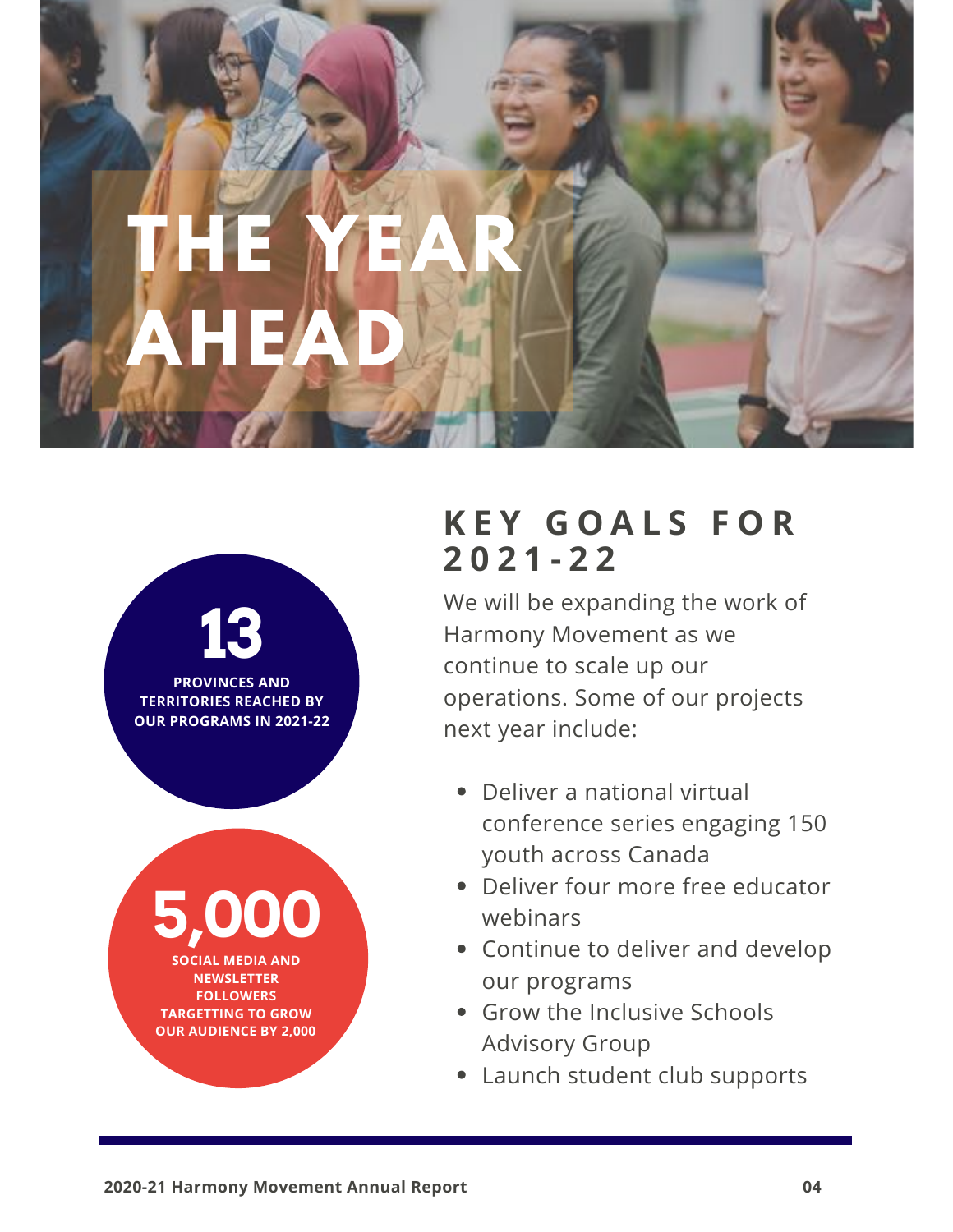### **PARTNERS IN HARMONY**

#### **O U R P A R T N E R S**

Harmony Movement would like to thank the following partners for their generous support of our work:

- Fiix Software
- Ontario Public Service Employees Union (OPSEU/SEFPO)
- Wawanesa Insurance

**A big thank you** to the individual donors who continue to support us as we re-launch this unity-building work.